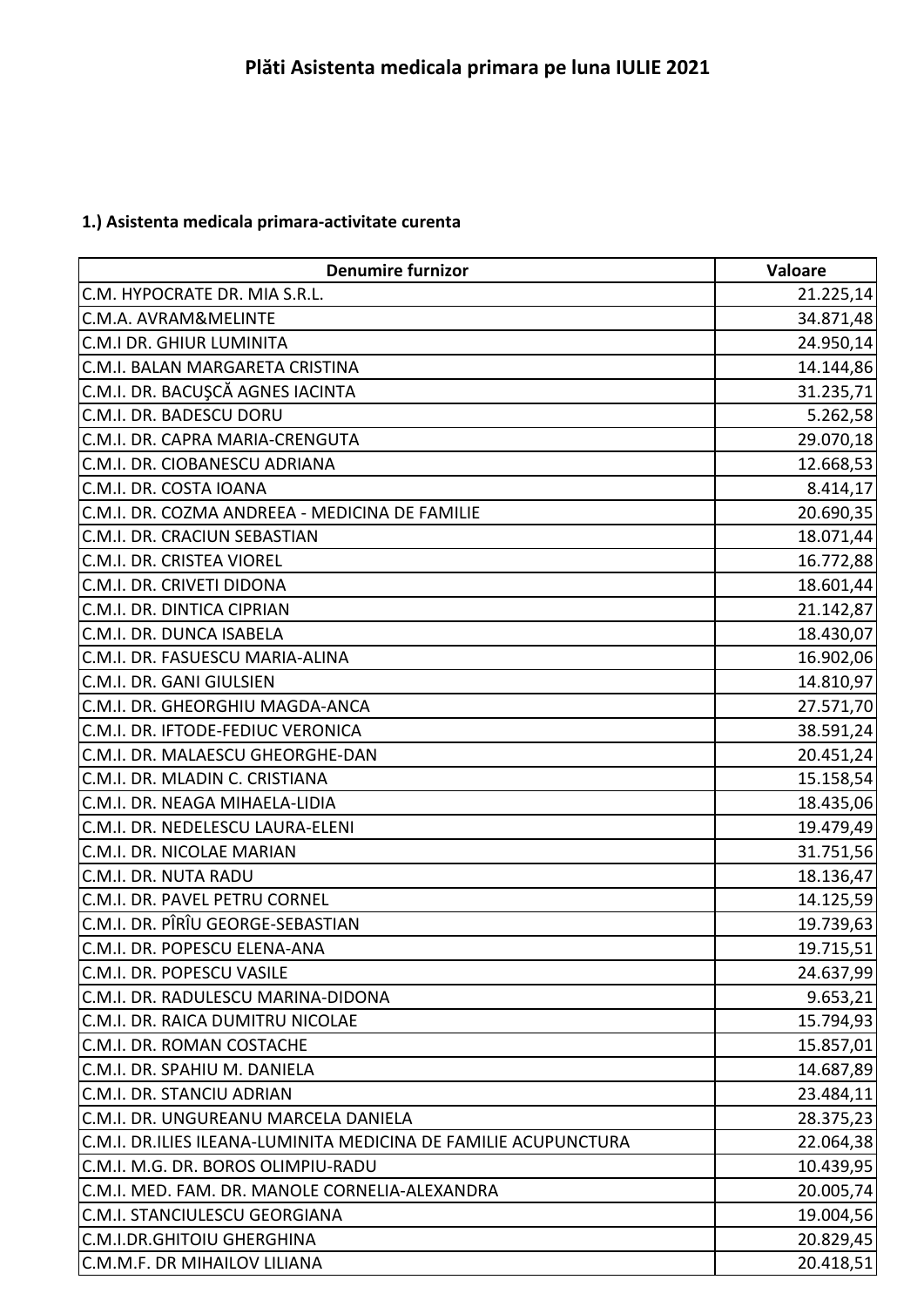| CAB.MED. GEN. DR. VLASIN SERGIU                                           | 90,26      |
|---------------------------------------------------------------------------|------------|
| CAB.MED.MED.FAM DUMAN I. ELENA                                            | 31.579,55  |
| CABINET MEDICAL DE FAMILIE DR. COMISEL GABRIELA SRL                       | 21.165,02  |
| CABINET MEDICAL DR. MIHAI DUMITRU SRL                                     | 6.170,45   |
| <b>CATMED SRL</b>                                                         | 24.460,75  |
| <b>CAVIMED</b>                                                            | 21.229,08  |
| CENTRUL MEDICAL DE DIAGNOSTIC SI TRATAMENT AMBULATORIU SI MED.            | 591.309,21 |
| <b>PREVENTIVA</b>                                                         |            |
| CENTRUL MEDICAL DIEFFENBACHIA DIAGNOSTIC SRL                              | 13.686,22  |
| <b>CENTRUL MEDICAL LIAD SRL</b>                                           | 11.546,98  |
| CENTRUL MEDICAL RODICA SRL                                                | 13.300,66  |
| CM. DR. CHIORALIA N CARMEN SORINA - CABINETE MEDICALE ASOCIATE MG         | 35.940,60  |
| CMAMF DR.ALEXANDRU CRISTINA                                               | 28.568,96  |
| CMI - BUCUR I. ILEANA                                                     | 10.847,44  |
| CMI - BUSNEAG I. ILIANA CARMEN                                            | 25.137,68  |
| <b>CMI ALBU DANIEL</b>                                                    | 10.164,92  |
| CMI BADEA D BEATRICE RODICA                                               | 6.818,50   |
| <b>CMI BANU DANIEL</b>                                                    | 15.066,47  |
| CMI BARI GHEORGHE IULIANA                                                 | 23.637,84  |
| <b>CMI CARTAS DR SAVA DAN</b>                                             | 20.002,81  |
| CMI DERIOIU DANIEL IONUT                                                  | 13.105,93  |
| CMI DOGARU P. PETRU                                                       | 15.124,43  |
| CMI DR BOSOTEANU RAZVAN                                                   | 7.539,46   |
| CMI DR BUZESCU DAN AUREL                                                  | 19.770,62  |
| <b>CMI DR CATOIU LAVINIA</b>                                              | 17.277,59  |
| CMI DR CEAUSU ANDREEA MAGDALENA                                           | 28.305,99  |
| CMI DR DELEANU CRISTIAN-DANIEL                                            | 8.746,29   |
| CMI DR DINULESCU DANIELA MEDICINA DE FAMILE SI RECUPERARE, MEDICINA FIZIO | 16.844,93  |
| <b>CMI DR DODU CORNELIA</b>                                               | 11.812,67  |
| CMI DR DRAGHICI MARIA ELIDA                                               | 18.450,74  |
| <b>CMI DR FILIP AURELIAN</b>                                              | 13.422,22  |
| CMI DR GHICA-RADU ADRIANA                                                 | 29.116,74  |
| <b>CMI DR HOBLE ANA</b>                                                   | 22.069,34  |
| <b>CMI DR IONESCU RAFAEL</b>                                              | 20.255,60  |
| CMI DR MUSAT IULIANA                                                      | 20.544,44  |
| CMI DR NICULESCU VICTORITA                                                | 14.718,96  |
| CMI DR POPESCU-LUNGU DANA-OLGA                                            | 19.945,42  |
| <b>CMI DR TINC DOINA</b>                                                  | 4.973,59   |
| CMI DR. BIRAU LUIGI GHEORGHE                                              | 22.395,98  |
| CMI DR. CAMBUROV MIHAELA LOREDANA                                         | 13.345,30  |
| CMI DR. CHIFOREANU GABRIEL                                                | 14.048,05  |
| CMI DR. COJOCARU VALENTIN                                                 | 6.429,76   |
| CMI DR. COSTANGIOARA VALERIU                                              | 21.619,96  |
| CMI DR. ENACHE VETURIA MARIA                                              | 28.600,82  |
| CMI DR. FLORIAN PETRUTA                                                   | 12.935,58  |
| CMI DR. GAVRILA CONSTANTIN                                                | 14.843,41  |
| CMI DR. GINGU VALI                                                        | 23.235,48  |
| CMI DR. GUZU CRISTINA                                                     | 29.505,73  |
| CMI DR. HUDICI VIRGILIU-DANIEL                                            | 19.710,17  |
| CMI DR. ILIE MARGARETA                                                    | 18.365,48  |
|                                                                           |            |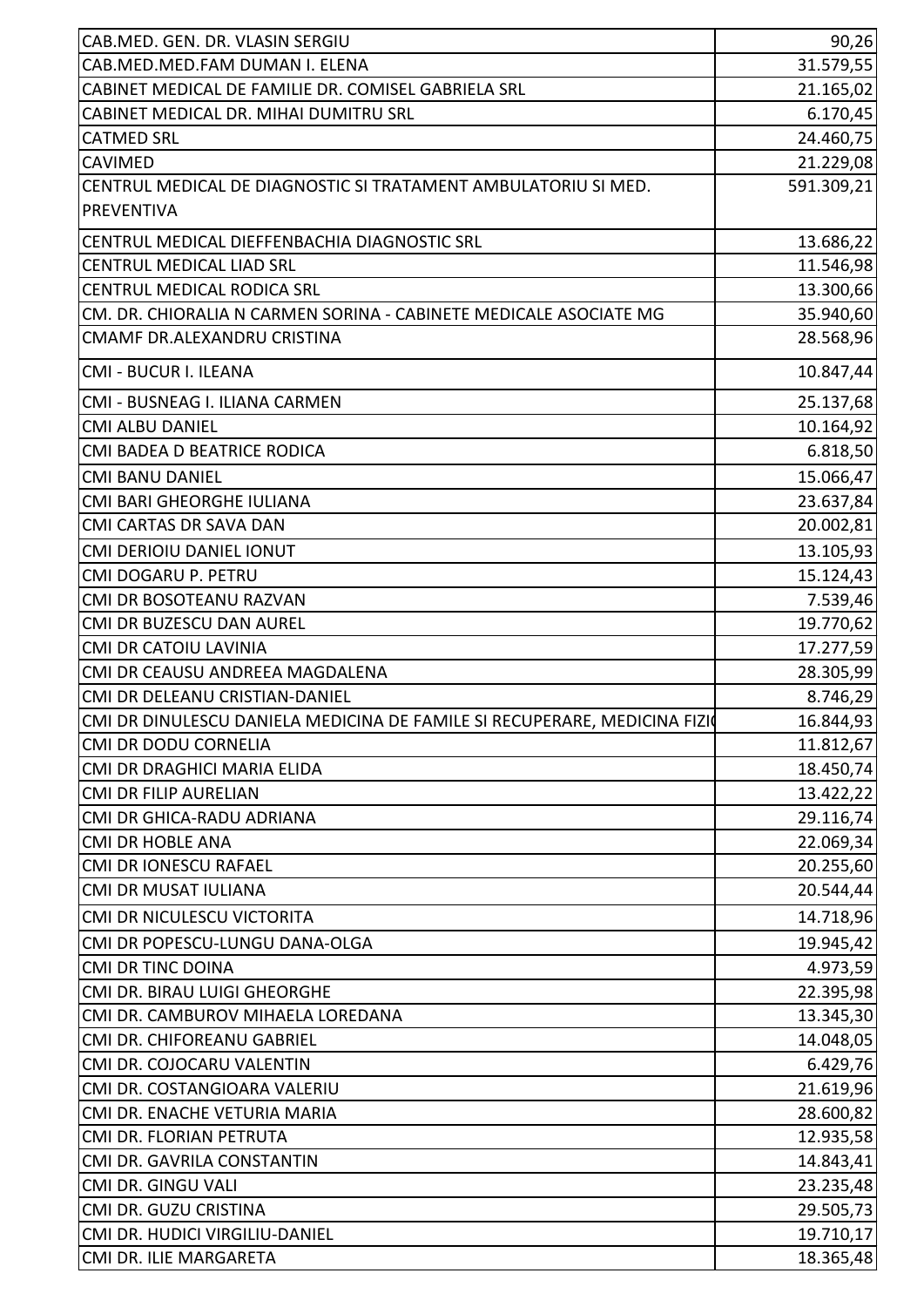| CMI DR. ION MIHAITA EMILIAN                       | 25.114,03 |
|---------------------------------------------------|-----------|
| CMI DR. KRAKSNER SRL                              | 11.558,60 |
| CMI DR. LINA ION                                  | 21.643,74 |
| CMI DR. MARGINEAN ANDREEA                         | 21.991,55 |
| CMI DR. NEDELCU VIVIANA                           | 24.439,16 |
| CMI DR. NICOLAE SICINSCHI MIOARA                  | 17.659,22 |
| CMI DR. ONEL MADALINA ELENA                       | 27.651,44 |
| CMI DR. POPA ELENA RAMONA                         | 7.277,89  |
| CMI DR. POPA NICOLAE-CIPRIAN                      | 16.922,63 |
| CMI DR. POPESCU ALEXANDRU                         | 12.014,63 |
| CMI DR. RADUCANU ELENA-IULIANA                    | 17.915,75 |
| CMI DR. RUSI EMILIANA                             | 20.914,31 |
| CMI DR. SANDU CARMEN C.MEDIS                      | 11.300,02 |
| CMI DR. SCHIBA MIHAI NICOLAE                      | 10.323,38 |
| CMI DR. SICLOVAN MARIA                            | 16.838,38 |
| CMI DR. SPINEAN MONICA LUCIANA - MEDIC DE FAMILIE | 26.778,34 |
| <b>CMI DR. STAN RADU</b>                          | 24.932,82 |
| CMI DR. TANASESCU LIVIU                           | 12.733,10 |
| CMI DR. TASCAU CLAUDIU SORIN                      | 21.447,09 |
| CMI DR. TOMA DORIN PETRU                          | 9.773,90  |
| CMI DR. ZANFIR MARIAN                             | 13.438,54 |
| CMI DR.MIHAI MIHAELA DANIELA                      | 11.405,98 |
| CMI DR.MIHUT GEORGETA                             | 13.580,86 |
| <b>CMI DR.MITROI CORNEL</b>                       | 19.864,13 |
| CMI DR.PREDETEANU NARCISA                         | 8.665,48  |
| CMI DR.STEFANESCU CRISTINA                        | 14.867,03 |
| CMI DR.TRANDAFIR ILEANA                           | 13.986,73 |
| <b>CMI DR.TUDOSE CRISTIAN</b>                     | 20.291,11 |
| CMI GHINEA ILEANA                                 | 14.868,19 |
| <b>CMI IRIMIA MARIUS</b>                          | 16.242,60 |
| CMI MF DR. RUSU FLORIN                            | 23.511,62 |
| <b>CMI NEAGOE IRINA</b>                           | 20.674,36 |
| <b>CMI NEGRU MARIA</b>                            | 12.437,74 |
| CMI PASLARU IULIANA-MIHAELA                       | 20.348,35 |
| <b>CMI SECRERIU VIRGIL</b>                        | 20.731,80 |
| <b>CMI TIPISCA SIMONA</b>                         | 9.449,56  |
| <b>CMI UNGURU MIHAELA</b>                         | 14.114,55 |
| CMMF DR. IRIMIA I. EMILIA ALINA                   | 21.144,68 |
| DODI 5109 S.R.L.                                  | 15.148,48 |
| DR.MORARU LUCIAN-CAB.CERC MILITAR                 | 20.709,00 |
| <b>MARINA MED SRL</b>                             | 23.190,44 |
| <b>MED SAN FAM SRL</b>                            | 21.821,86 |
| <b>MEDFAMGRIG</b>                                 | 18.781,22 |
| <b>MEDICAL CLASS SRL</b>                          | 24.482,94 |
| METROPOLIS MEDICAL CENTER SRL                     | 10.254,70 |
| <b>OMNIPRAX MEDICALS S.R.L.</b>                   | 30.113,96 |
| <b>PRANA SERV</b>                                 | 7.490,78  |
| PSYHO-SOMA MED SRL                                | 20.466,44 |
| S.C. ANGISAN GRUP S.R.L.                          | 12.908,80 |
| S.C. CENTRUL MEDICAL DR. ANCA MORARU SRL          | 18.229,86 |
| S.C. CHIFANMED S.R.L.                             | 32.922,10 |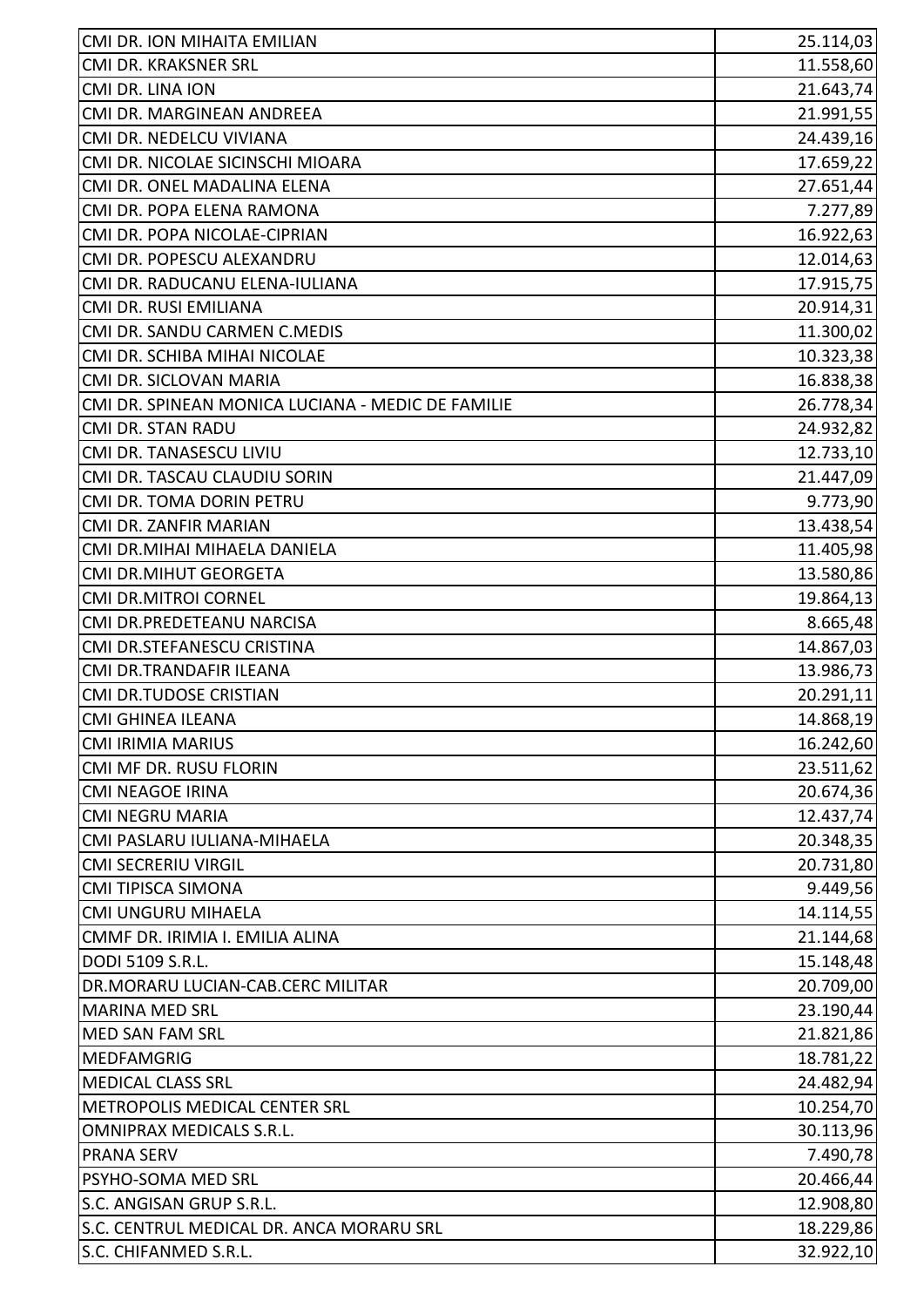| S.C. DINU UROMEDICA SRL                  | 10.072,29 |
|------------------------------------------|-----------|
| S.C. DR. BLAJ ST. CABINET MEDICAL S.R.L. | 14.990,99 |
| S.C. FOCUS LAB PLUS S.R.L.               | 20.853,67 |
| S.C. HOMESON S.R.L.                      | 19.718,96 |
| S.C. LASER MED S.R.L.                    | 13.327,73 |
| S.C. LAUNER FARM S.R.L.                  | 63.300,87 |
| S.C. MEIROSU MED S.R.L.                  | 27.043,40 |
| S.C. MICS MED S.R.L.                     | 8.921,16  |
| S.C. NICOMED S.R.L.                      | 73.850,61 |
| S.C. PANAX MED S.R.L.                    | 7.146,02  |
| S.C. ROT DIAGNOSTIC & TRATAMENT S.R.L.   | 40.723,42 |
| S.C. SANILIFE HEALTH S.R.L.              | 14.460,64 |
| S.C.C.M. DR. GHEORGHE SORIN S.R.L.       | 26.485,99 |
| S.C.C.M. DR. STAN S.R.L.                 | 17.312,02 |
| S.C.M. PRIMA                             | 27.842,30 |
| <b>SC ALESSIA MED SRL</b>                | 17.358,75 |
| <b>SC AMICUS MED SRL</b>                 | 23.766,93 |
| <b>SC ANALIZE LABORATOR SRL</b>          | 20.239,20 |
| <b>SC ANGI MED CENTER TOP SRL</b>        | 7.433,69  |
| <b>SC BADIMEDSAN SRL</b>                 | 19.643,48 |
| <b>SC BORUM MEDICAL SRL</b>              | 35.841,19 |
| <b>SC CAB MIN SRL</b>                    | 21.688,30 |
| SC CAB.MED.DR.BUNDA ACHIM EMIL SRL       | 18.552,69 |
| <b>SC CABIMEDPLUS SRL</b>                | 26.932,24 |
| <b>SC CENTRUL MEDICAL GIRO SRL</b>       | 27.989,30 |
| SC CENTRUL MEDICAL NICOMED SRL           | 17.864,63 |
| SC CENTRUL MEDICAL TINERETULUI SRL       | 34.771,49 |
| <b>SC CHIAJNA MEDICAL CENTER SRL</b>     | 13.651,28 |
| <b>SC CLINICA SF. LUCIA</b>              | 6.819,20  |
| <b>SC CLUBUL SANATATII SRL</b>           | 5.398,12  |
| <b>SC CM AIDE SANTE SRL</b>              | 39.254,66 |
| <b>SC DR HRIMIUC MINODORA SRL</b>        | 22.136,86 |
| <b>SC ECHILIBRIUM MEDICAL SRL</b>        | 18.537,72 |
| <b>SC ECOFAMCLINICA SRL</b>              | 18.704,80 |
| <b>SC FAM&amp;PED MEDICAL SRL</b>        | 19.755,92 |
| <b>SC FAMILY PRAXIS SRL</b>              | 18.873,53 |
| <b>SC GRIKAMED SRL</b>                   | 17.908,80 |
| <b>SC HOLISTIC MED SRL</b>               | 19.469,56 |
| <b>SC KASYA MEDICAL CENTER</b>           | 14.515,90 |
| <b>SC MED DR. MORARU SRL</b>             | 13.197,27 |
| <b>SC MEDEX SRL</b>                      | 19.455,17 |
| <b>SC MEDICAL MOTION SRL</b>             | 13.844,44 |
| <b>SC MEMORMED S.R.L.</b>                | 58.967,49 |
| <b>SC MY CLINIC FOCSANI SRL</b>          | 51.081,50 |
| <b>SC NADMED LEADER SRL</b>              | 16.785,39 |
| <b>SC PAVAFAEZ MEDICAL SRL</b>           | 33.056,99 |
| SC PSYMED - GI SRL                       | 9.465,26  |
| <b>SC QUERCUS MED SRL</b>                | 24.868,35 |
| <b>SC REDMEDICA HOME SRL</b>             | 16.467,52 |
| <b>SC RESPECTA SANATATEA SRL</b>         | 19.637,18 |
| <b>SC ROMGERMED VACARESTI SRL</b>        | 6.915,01  |